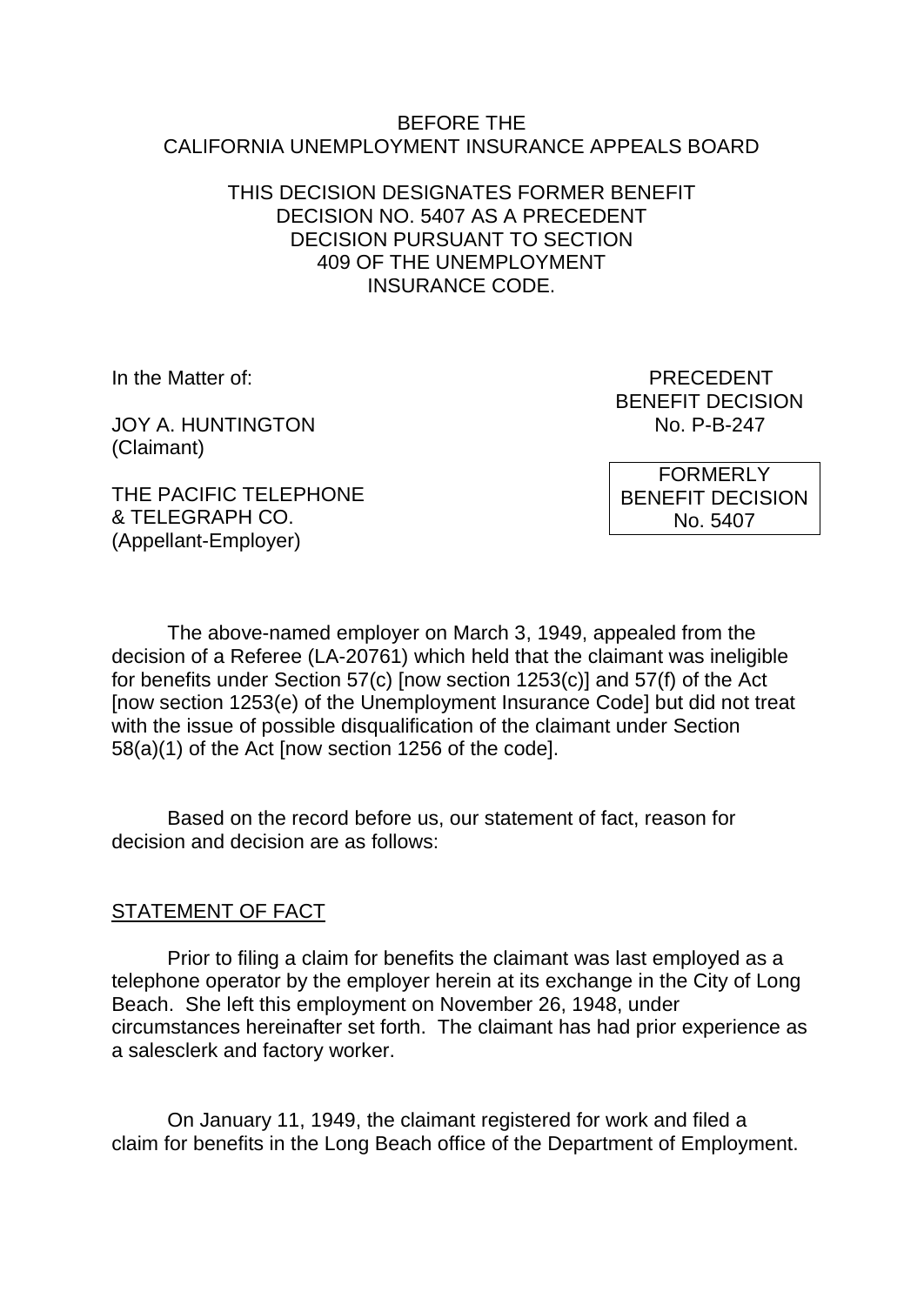On February 11, 1949, the Department issued a determination which held that the claimant was not subject to disqualification under Section 58(a)(1) of the Act [now section 1256 of the code], but held that she failed to meet the availability requirements of Section 57(c) of the Act [now section 1253(c) of the code]. The claimant appealed and a Referee modified the determination to hold the claimant ineligible for benefits under Section 57(c) [now section 1253(c)] and 57(f) of the Act [now section 1253(e) of the code]. The employer herein appealed therefrom on the ground that the claimant left her most recent work voluntarily without good cause within the meaning of Section 58(a)(1) of the Act [now section 1256 of the code].

The claimant was initially employed by the appellant-employer in February, 1946, and continued to work until October 18, 1947, when she obtained a maternity leave of absence of six months' duration. Her child was born on January 27, 1948. In March, 1948, she requested and was granted an additional three months' leave because she lacked care for her child and in July, 1948, an additional three months was granted for the same reason. The claimant returned to work on October 4, 1948, and continued in employment until November 26, 1948, when she submitted her resignation because she was experiencing difficulty in finding adequate care for her child and because of the child's illness. The claimant did not request a leave of absence because she believed that leaves were granted only for personal illness of the employee. The employer contends that had the claimant requested a leave it likely would have been granted, depending upon whether there was n assurance that she would return following her child's recovery from his illness.

Subsequent to filing a claim for benefits the claimant was offered re-employment by the employer which she refused on the advice of her physician because the work required evening hours and alternating shifts. The claimant's physician has advised her to consider the acceptance of day-shift work only because of an anemic condition. Since filing a claim for benefits the claimant has made no personal applications for employment and her work seeking activities have been confined to watching newspaper advertisements and making telephone calls to prospective employers. She explained that her failure to actively seek work was due to the fact that she was busy at home caring for her son.

# REASON FOR DECISION

It appears that the Referee's conclusion that the claimant did not meet the eligibility requirements of Section 57(c) [now section 1253(c) of the code] and 57(f) of the Act [now section 1253(e) of the code] was a proper one under the facts of this case, and the claimant has not appealed therefrom.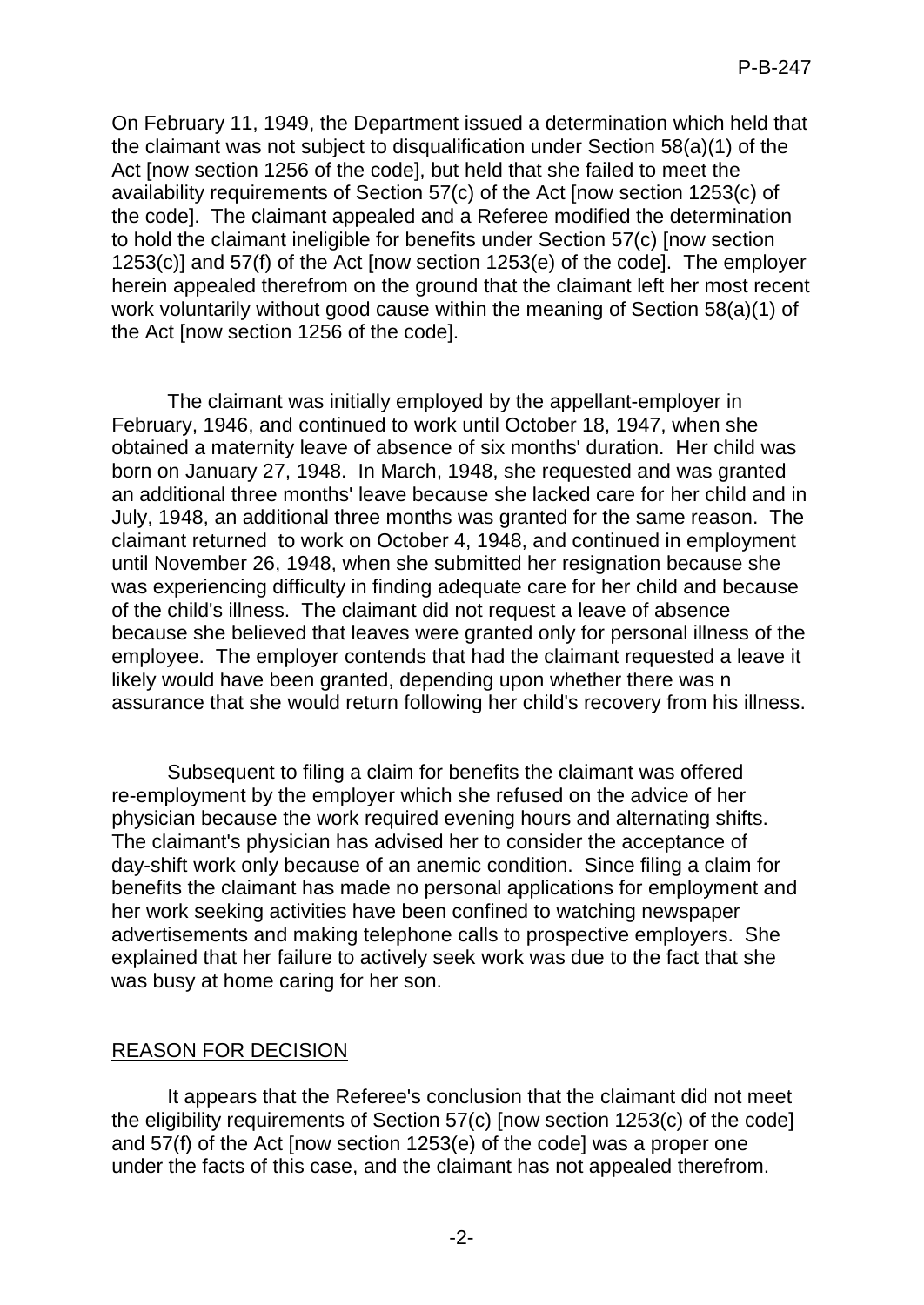However, the employer has contended that the claimant left her work voluntarily without good cause.

In Benefit Decision No. 5296-11002 we held that a claimant who although having compelling reasons for leaving work constituting good cause negated such good cause by refusing to apply for a leave of absence offered by the employer. We reasoned in that case that in view of the employer's offer of a leave of absence and the circumstances leading to her leaving of work being such that it could be adjusted within a reasonable time the claimant was under an obligation to accept the leave of absence and preserve her position with the employer.

In Benefit Decision No. 5319-11279, the claimant left her work because she lacked adequate child care. Prior to leaving she advised the employer of the nature of the emergency and requested a transfer to night work so that she could continue working, which request was not granted because the claimant lacked sufficient seniority. The claimant was not aware of the employer' s policy to grant leaves of absence in such cases and the employer did not offer to grant a leave despite the claimant's efforts to continue working. We held that under the circumstances the claimant had done everything that could be reasonably expected of her to preserve the employment relationship and that her leaving of work was with good cause.

The instant case, on the facts, does not fall squarely within the purview of our prior decisions. However, it is our opinion that the rationale of our holding in Benefit Decision No. 5296-11002 is applicable herein. The claimant was aware of the employer's policy to grant leaves of absence since she had availed herself of that privilege in the past and had effectively continued the employer-employee relationship until she was ready to return to work. We do not believe that the claimant has offered a satisfactory explanation for her failure to request a leave on November 26, 1948, for she was fully aware that the employer granted leaves of absence for reasons other than personal illness of the employee, since she had been granted two extensions of her original leave based upon her lack of care for her child. Under the facts of this case we do not believe there was any obligation upon the employer to extend the opportunity to the claimant to take further advantage of the leave provisions. In our opinion the claimant did not make a reasonable effort to preserve the employer-employee relationship, and, therefore, her leaving of work must be deemed to be without good cause.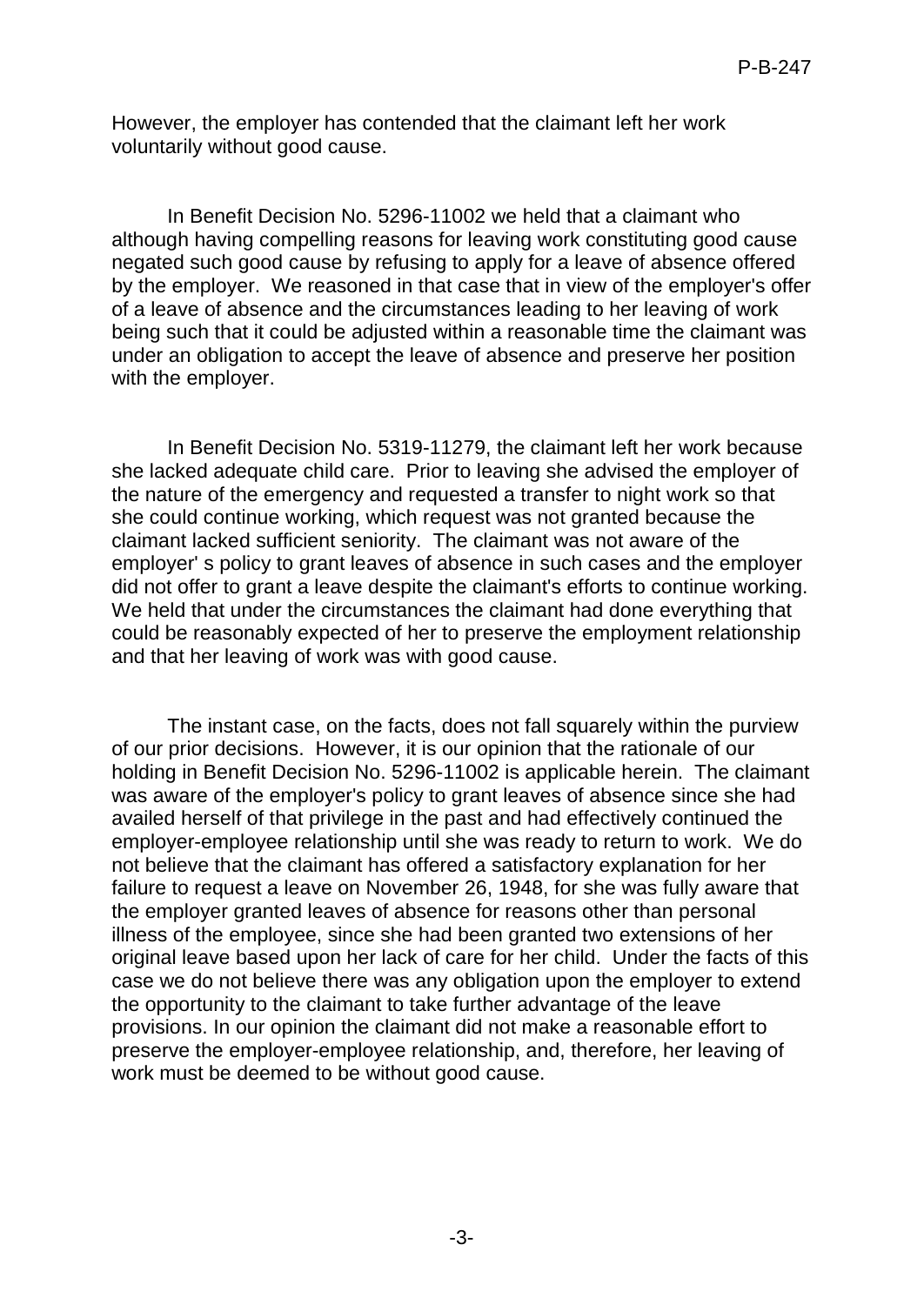### **DECISION**

The decision of the Referee is modified. The claimant is held to have left her most recent work without good cause and is subject to disqualification under Section 58(a)(1) of the Act [now section 1256 of the code] for the maximum period provided by Section 58(b) of the Act [now section 1260 of the code]. The claimant is further held ineligible for benefits under Section 57(c) [now section 1253(c)] and 57(f) of the Act [now section 1253(e) of the code] as provided by the decision of the Referee.

Sacramento, California, June 16, 1949.

### CALIFORNIA UNEMPLOYMENT INSURANCE APPEALS BOARD

MICHAEL B. KUNZ, Chairman

GLENN V. WALLS

PETER E. MITCHELL

Pursuant to section 409 of the Unemployment Insurance Code, the above Benefit Decision No. 5407 is hereby designated as Precedent Decision No. P-B-247.

Sacramento, California, February 24, 1976.

# CALIFORNIA UNEMPLOYMENT INSURANCE APPEALS BOARD

DON BLEWETT, Chairperson

MARILYN H. GRACE

CARL A. BRITSCHGI

RICHARD H. MARRIOTT

DISSENTING - Written Opinion Attached

HARRY K. GRAFE